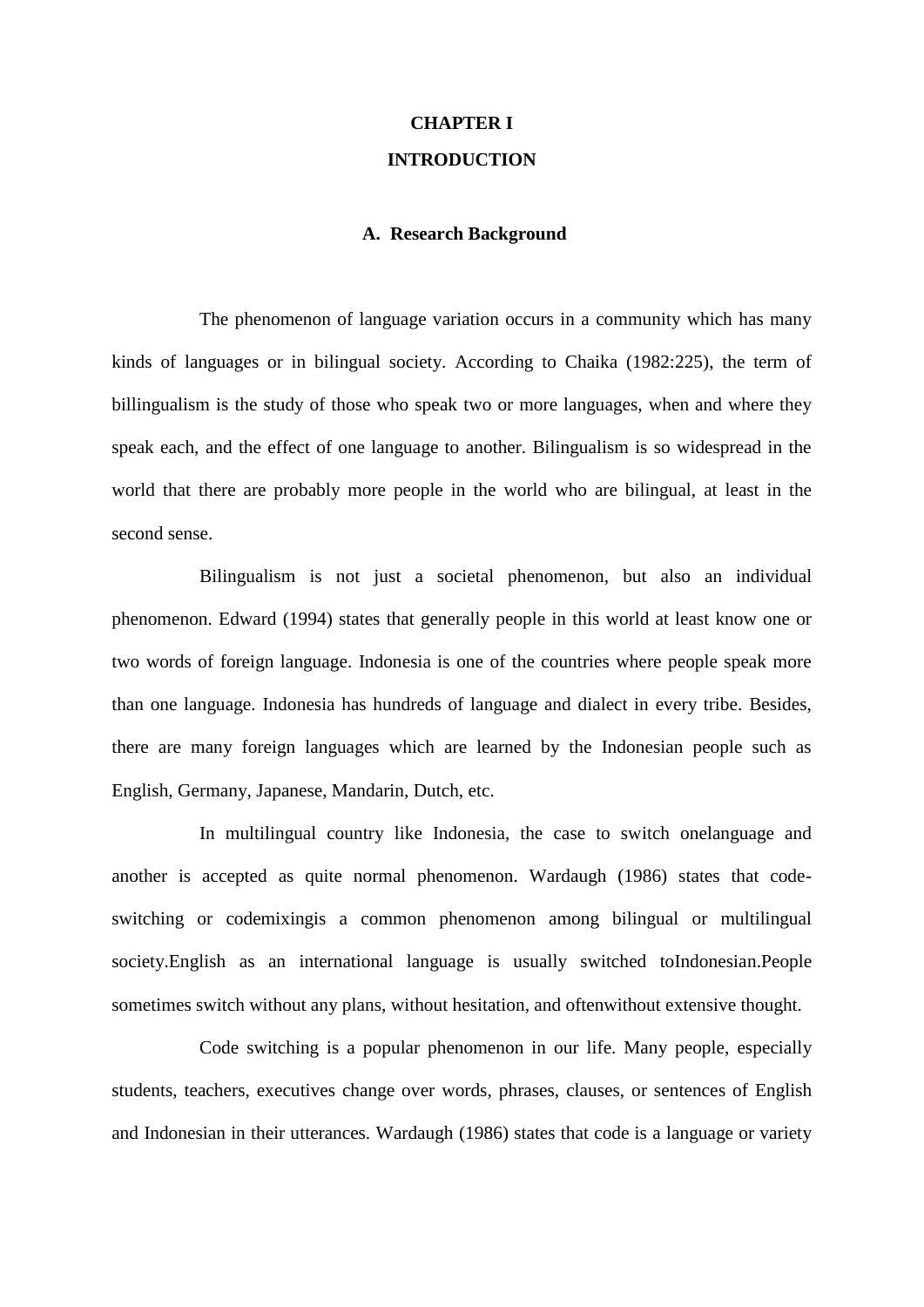of a language. It can be said that people use language as a code to explain their ideas in order to be more understandable.

There are many cases of code-switching. Code-switching happens in daily languange such as in education, entertainment, and also in daily conversation.This research focuses only on the use of code switching in education because education is an important thing in our life. It takes important rolein the development of a nation. A nation will be considered as a respectableone because of its education.

The researcher found a lot of cases of code switching used by the lecturers and students in the class. Since the lecturers are not the English native speaker, they usually have problem to deliver the materials to their student in English. In addition, the students often face the difficulty in understanding what the lecturers said. This is the premise of code switching case appear in the classroom. The researcher finally found cases of code switching done by the lecturers within the English Department classroom in Sebelas Maret University.

English Department skill classrooms build the English ability of the students, so that the lecturers have to use English as the medium to deliver their materials. English skill classrooms are taught from the first semester students to the third semester students, they are: reading, listening, and speaking. In practice, the lecturers often switch code their laguage from English into Indonesian language, Javanese languagewhen they find the difficulty to deliver their materials in English. Basically the lecturers in English Department of Sebelas Maret University are Javanese people, so most of them master three languages ; English, Indonesian, and Javanese.

The following example are the data which were taken from reading class for the first semester student of English Department. The data consist of the phenomenon of code switching making the reader easily understand about the cases of code switching :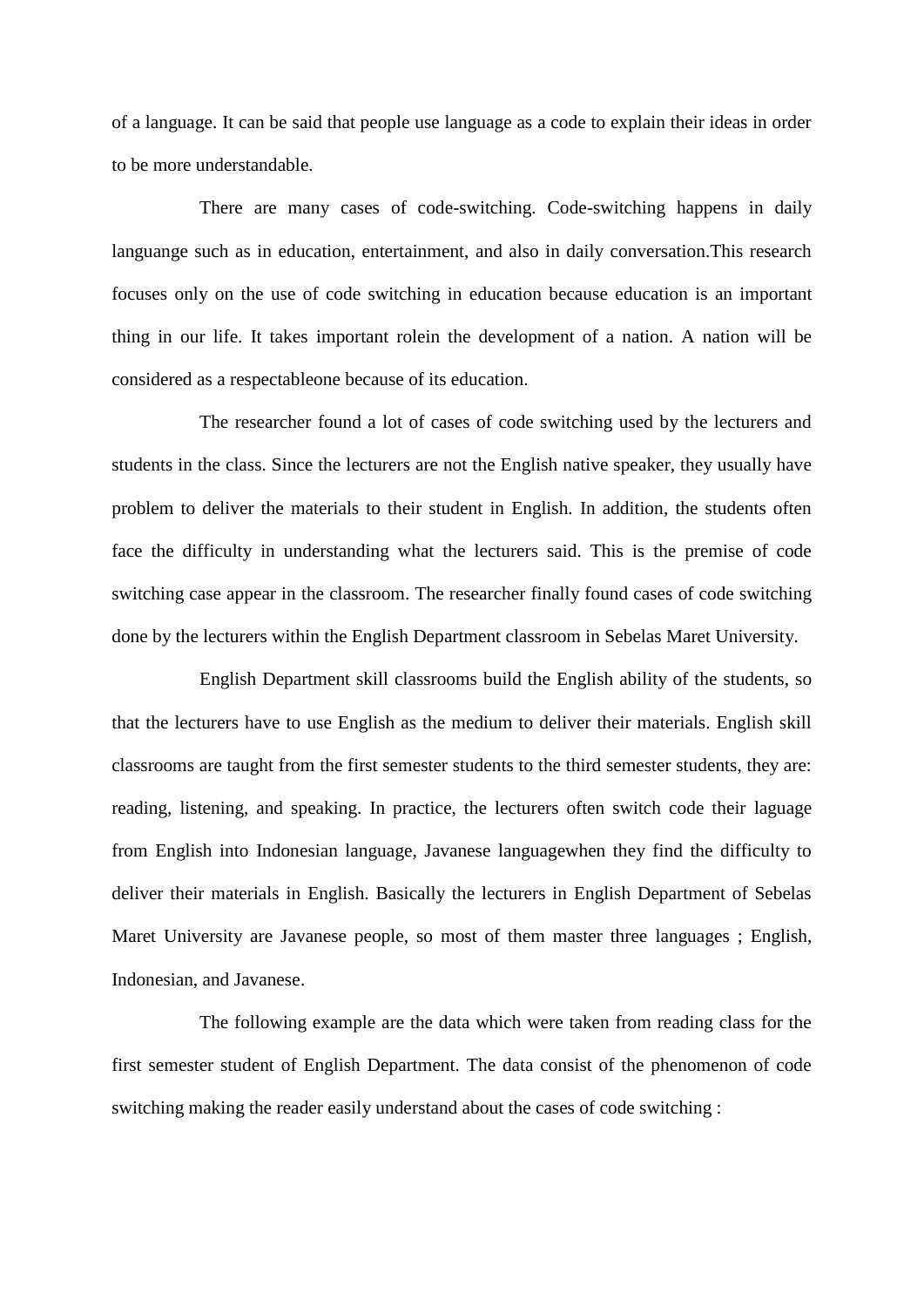1) Lecturer : take a look at the glossaries. *Arti glosaries apa hayo?* What is the meaning of glossaries? Student : daftar kata-kata.

Lecturer: yes, right.

The lecturerused English to explain the material then he switches to Indonesian language because he wants to deliver the question and he switches into Indonesian language because if he usesBahasa Indonesia, the question will be easily understood by the students.In addition, the lecturer wants to be more interactive with his students. In this case, the lecturer uses inter-sentential code switching. An inter-sentential code-switching happens when there is acomplete sentence in a foreign language uttered between two sentencesin a base language. In addition, this data shows metaphorical code switching that happens in purpose based on the topic of the conversation. More about data analysis will be explained in Chapter IV.

There are some similar researches done by people who are interested in the explaining code-switching in classroom. The related studies are the thesis done by Wirda, the student of Walisongo State Institute for Islamic Studies Semarang with his thesis entitled "*English Teacher's Code Switching : In the Drive for Maximal Use of English*" and Nindwihapsari, the student of English Department Sebelas Maret University Surakarta with her thesis entitled "*The Study on Code Switching Done by Lecturers at English Department, Faculty of Letters and Fine Arts Sebelas Maret University*" .

There are some gaps of those thesis. The two thesishas different object of the research. The thesis done by Wirda took the data in the teaching learning process at SMA N 7 Semarang, while the thesis done by Nindwihapsari took the data in the classroom of all subjects in English Department. The most similar research was done by Nindwihapsari. The thesis has the same object of the research, there are the lecturers in English Department of Sebelas Maret University. The different lies in the focus of the data research. The researcher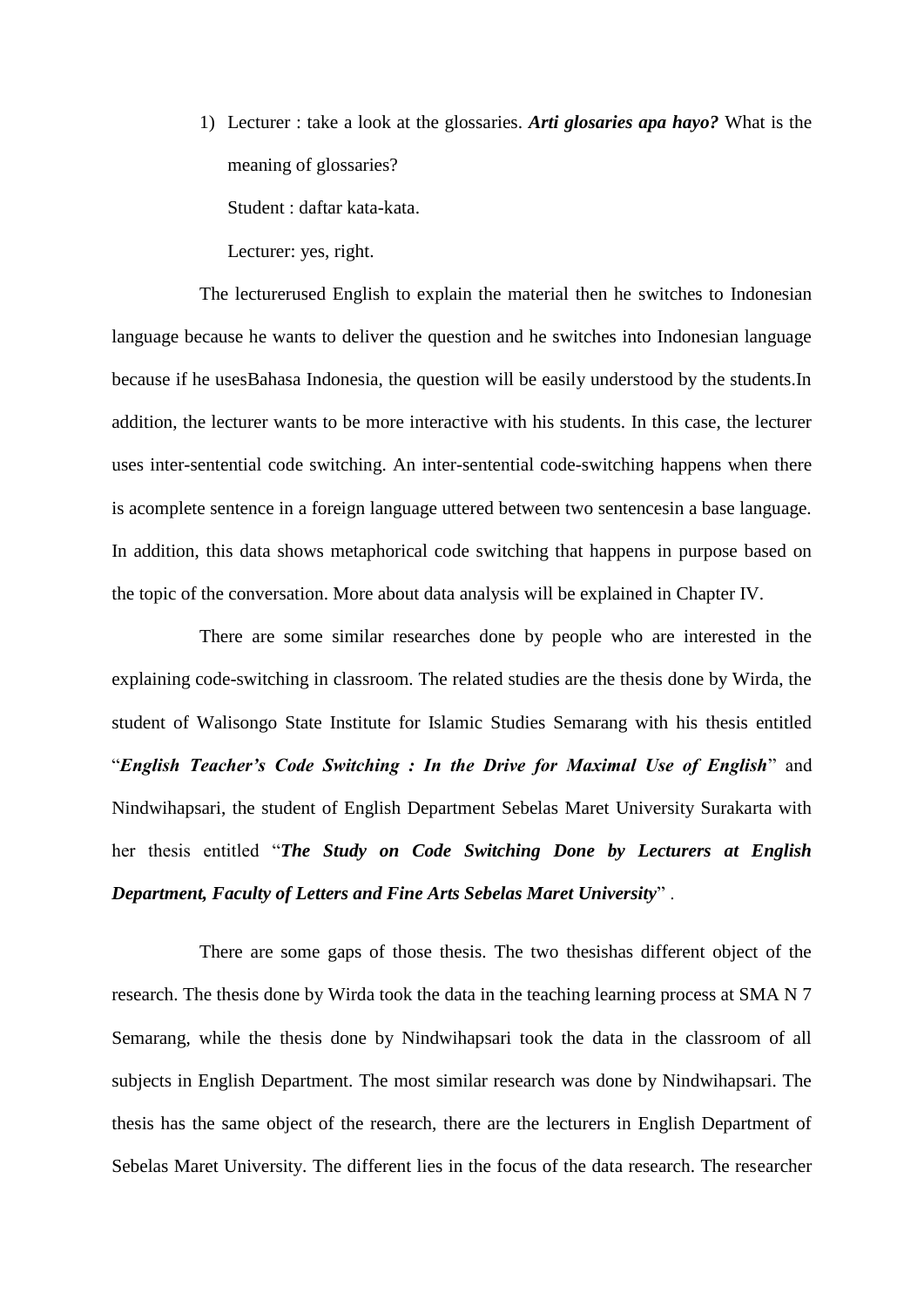here only focuses on the first semester students to the third semester students and the object of the research were taken only from the skill classroom like listening, reading, and speaking class, while Nindwihapsari took all the skill and the content subject from first until the last semester. The reason why the researcher focuses only in the first and the third semester students becausefirst semester students tothe third semester students should train a lot their English skills, so that the lecturers usually try hard to introduce the use of English and also train the students familiar with using the English in daily conversation.

Other related studies are the international journals by Chan (2009), Bishop and Peterson (2011), Eppler (2011), and Hill (2009). The research above only focused on the use and the function of code-switching itself in many perpectives and object of the research. There are no more explanation what types of code-switching used in the object of research.There are no more explanation how each type of code-switching build the function in every object of the research.The three journals use the similar object. Bishop and Peterson (2011) explain the code-switching of Mexican-American, Eppler (2011) explains the African-American code-switching, and Hill (2009) explains more about the use of code switching in Austrian-Jewish.

The reason of the researcher chose this topic is that the researcher assumes that there are little previous researches about code-switching which are conducted particularly for lecturers code-switching in classroom. The researcher wants to reveal the frequency, functions, and possible factors of teacher's code-switching which is sometimes used by the teachers of education as one of ways of their explaining techniques in the classroom.There are many researchers who focused only on the function of code switching itself. It is important to identify and understand the types of code-switching too, not only based on the form but also based on the sociolinguistics point of view.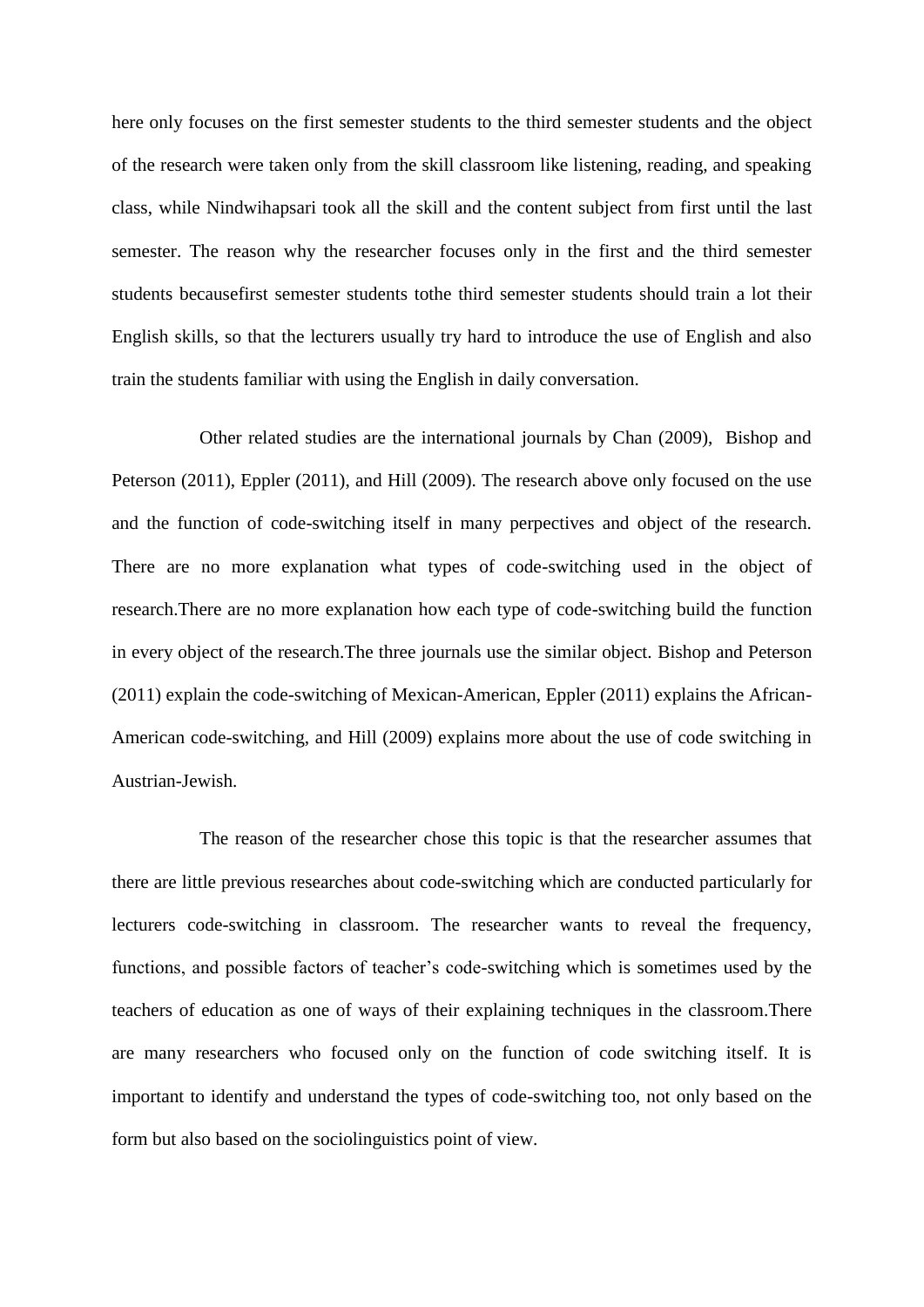The researcher tries to find the types of code-switching used by the lecturers of English Department of Sebelas Maret Universityand the functions of code switching done by the lecturers in the class. By these reasons the researcher doing this research with the title "*TheAnalysis ofLecturers' Code Switching in Teaching Learning Process (A Case Study in the English Department Teaching Learning ProcessFaculty of Cultural Sciences Sebelas Maret University)***".** 

## **B. Problem Statement**

In order to reach the goal, this study is guided by some questions which are formulated as follows :

- 1. What are the types of code switching employed by the lecturers in the class?
- 2. Whyare code switching employed by the lecturers in the class?
- 3. What are the functions of each type of code switching?

## **C. Research Objectives**

This study aims to describe how the code-switching is used by the lecturers in the class. This research explains the phenomenon of code switching in the class. In order to describe the case of code switching that occurs in the English teaching, the researcher determines the research objectives as follows :

- 1. To find types of code switching employed by the lecturers in the teaching learning process.
- 2. To explain why code switching are employed by the lecturers in the class.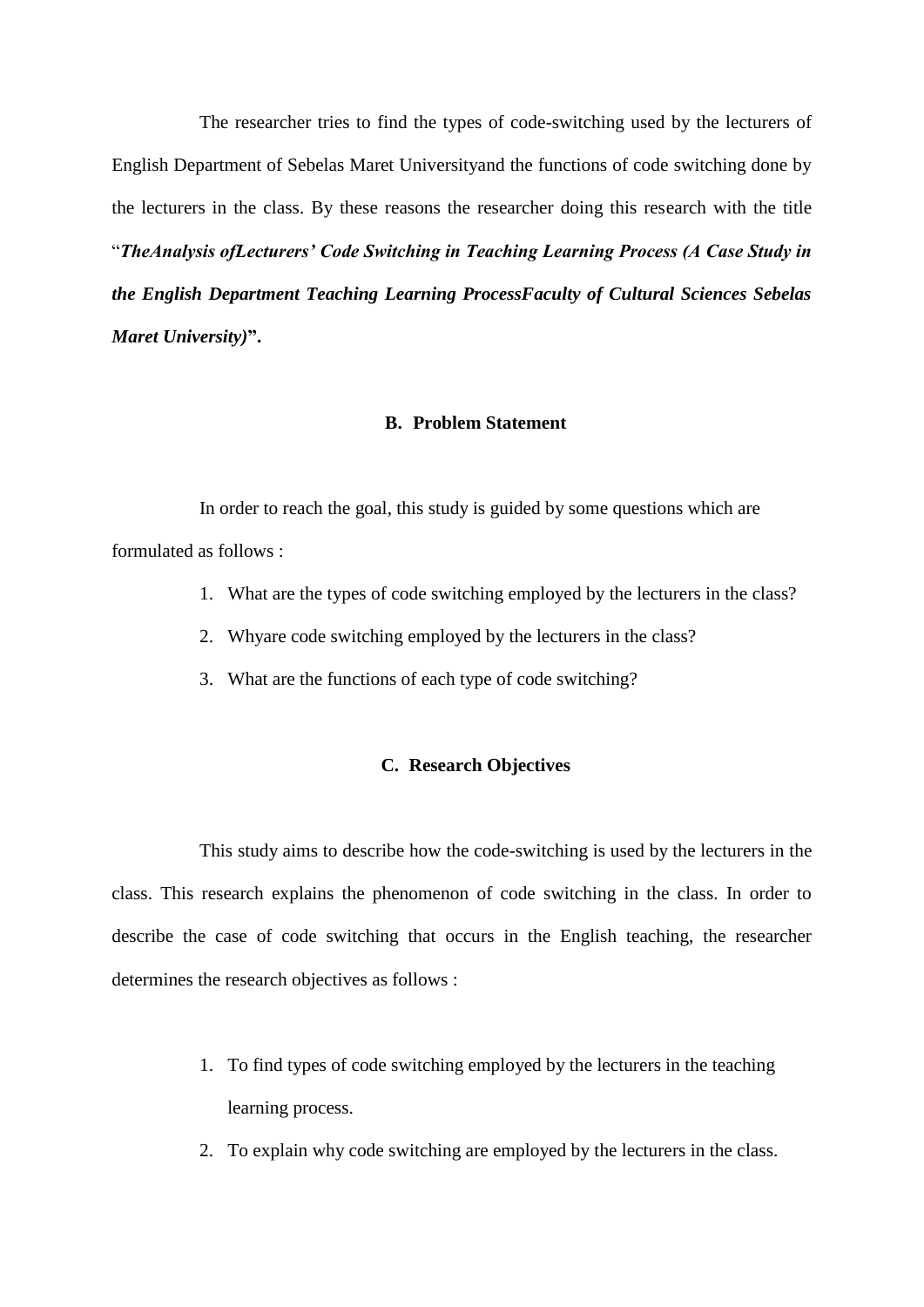3. To find out the functions of each type of code switching.

#### **D. Research Limitation**

There are many cases of code switching. The researcher focuses only in the code switching in English Teaching employed by the lecturers in skill classroomsin first semester students to the third semester students of English Department of Sebelas Maret University. The subject in English Department is divided into two types, there are skill subjects (listening, speaking, reading) and content subject (pragmatics, morphology, etc). This research focuses only in the skill subject because the skill subjects are given in the first semester to the third semester students to train their English ability so that students can accept the content subject easily in the upper semester. There are many English Departments from other Universities, but the researcher only focuses onthe lecturers from English department of UNS as the object of the research.

There are many types of code switching. According the Poplack (1980), there are 3 types of code switching based on grammatical classification : Tag switching, Intersentential switching, and Intra-sentential switching, and 2 types of code switching based on sociolinguistic point of view based on Gumperz theory : Situational and Metaphorical code switching. The researcher categorizes the data based on Poplack and Gumperz's theory. The researcher only focuses on the functions of code switching used by the lecturers, so the researcher will not do the research about how the lecturers deliver their materials to the students. The researcher only focuses on the language used by the lecturers to find the code switching cases.

# **E. Research Benefits**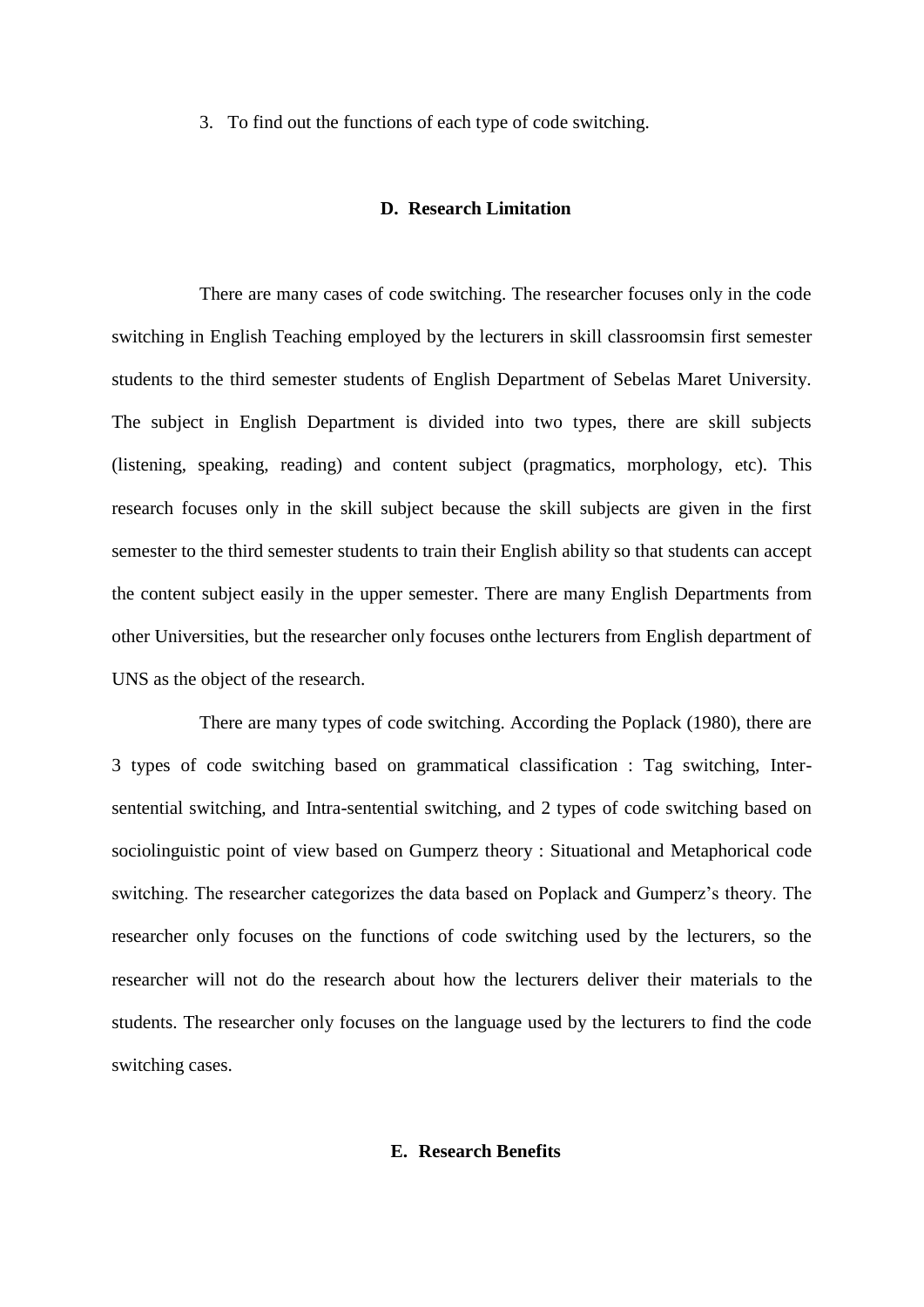The findings of code switching study employed by the lecturers at the English Department, Faculty of Cultural Sciences, Sebelas Maret University Surakarta are highly expected to provide contributions in the area of Sociolinguistics research. Specifically, the phenomenon of code switching used by the lecturers will be resourceful input for the students and other researchers who have the same interest in the Sociolinguistics field.

#### **F. Research Methodology**

The reseach is descriptive which is employed to describe the phenomenon of existing in the society (Fishman, 1972, p3). This research is conducted by collecting, classifying, analyzing data, then conclude the result.

The setting of the research is English Department, Faculty of Cultural Sciences, Sebelas Maret University Surakarta, Indonesia. The research was conducted from February 2014 – September 2014.

The source of the data are the lecturers' speech acts in the skill classroom of English Department Sebelas Maret University such as reading, listening, and speaking. The sampling technique utilized in this research is purposive sampling.

Further research methodology will be classified in the Chapter Three.

## **G. Thesis Organization**